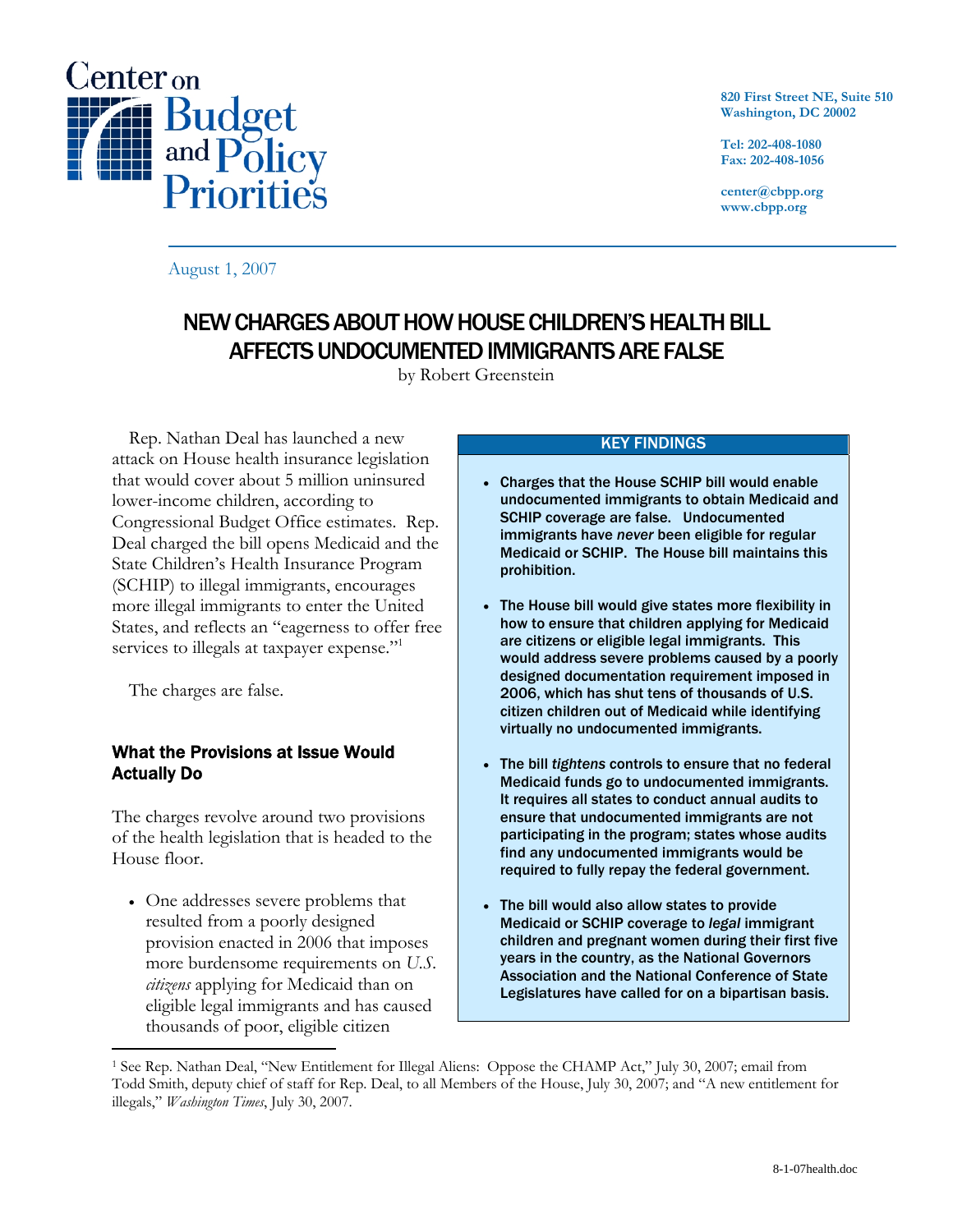children and parents to be denied entry into Medicaid (or to have their entry into the program delayed). Many of these children and parents apparently became or remained uninsured as a result.

• The second broadens a provision of current law, under which certain categories of *legal* immigrants can qualify for Medicaid and SCHIP after residing for five years in the United States, to give states an *option* to cover legal immigrant children and pregnant women during their first five years here. The National Governors Association and the National Conference of State Legislatures have both endorsed this change on a bipartisan basis. It would not make any undocumented immigrants eligible.

#### **1. The Provision Dealing with "Citizenship Documentation"**

#### **Background**

 Undocumented immigrants have never been eligible for Medicaid (other than for some emergency medical care) or SCHIP. Eligible *legal* immigrants have always been required to provide various documents to prove that they have legal status and that their particular legal status lets them qualify for Medicaid under federal law. In addition, any citizens whose citizenship is in question have always been required to prove it. In 2005, Dr. Mark McClellan, then-Administrator of the Centers for Medicare and Medicaid Services, wrote that this policy "allows states to enroll eligible individuals while preserving program integrity."<sup>2</sup>

 In 2006, however, Congress changed the law. A proposal authored by Rep. Deal and the late Rep. Charles Norwood requires *every citizen* child and parent receiving or applying for Medicaid to provide an original birth certificate, passport, or similar document to prove his or her citizenship. Congress enacted the provision even though Dr. McClellan had indicated there was no evidence that it was needed.

 Supporters said the provision was necessary to keep undocumented immigrants out of Medicaid and that it would have *no* impact on citizens. Studying the issue in 2005, however, the Department of Health and Human Services' (HHS) Inspector General did not find evidence of a problem.<sup>3</sup> As Dr. McClellan, who was CMS Administrator at the time, noted concerning the Inspector General's report, "The report does not find particular problems regarding false allegations of citizenship, nor are we aware of any."4

 Furthermore, the results of the provision have proved just the opposite of what Rep. Deal forecast: Tens of thousands of children who are U.S. citizens have been shut out of the program

4 McClellan, *op. cit.*

 $\overline{a}$ 

<sup>2</sup> Memorandum from Mark B. McClellan to Daniel R. Levinson, Acting Inspector General, April 8, 2005, printed as Appendix D in Office of Inspector General, U.S. Department of Health and Human Services, "Self-declaration of U.S. Citizenship for Medicaid," June 2005.

<sup>3</sup> Office of Inspector General, U.S. Department of Health and Human Services, "Self-declaration of U.S. Citizenship for Medicaid," June 2005.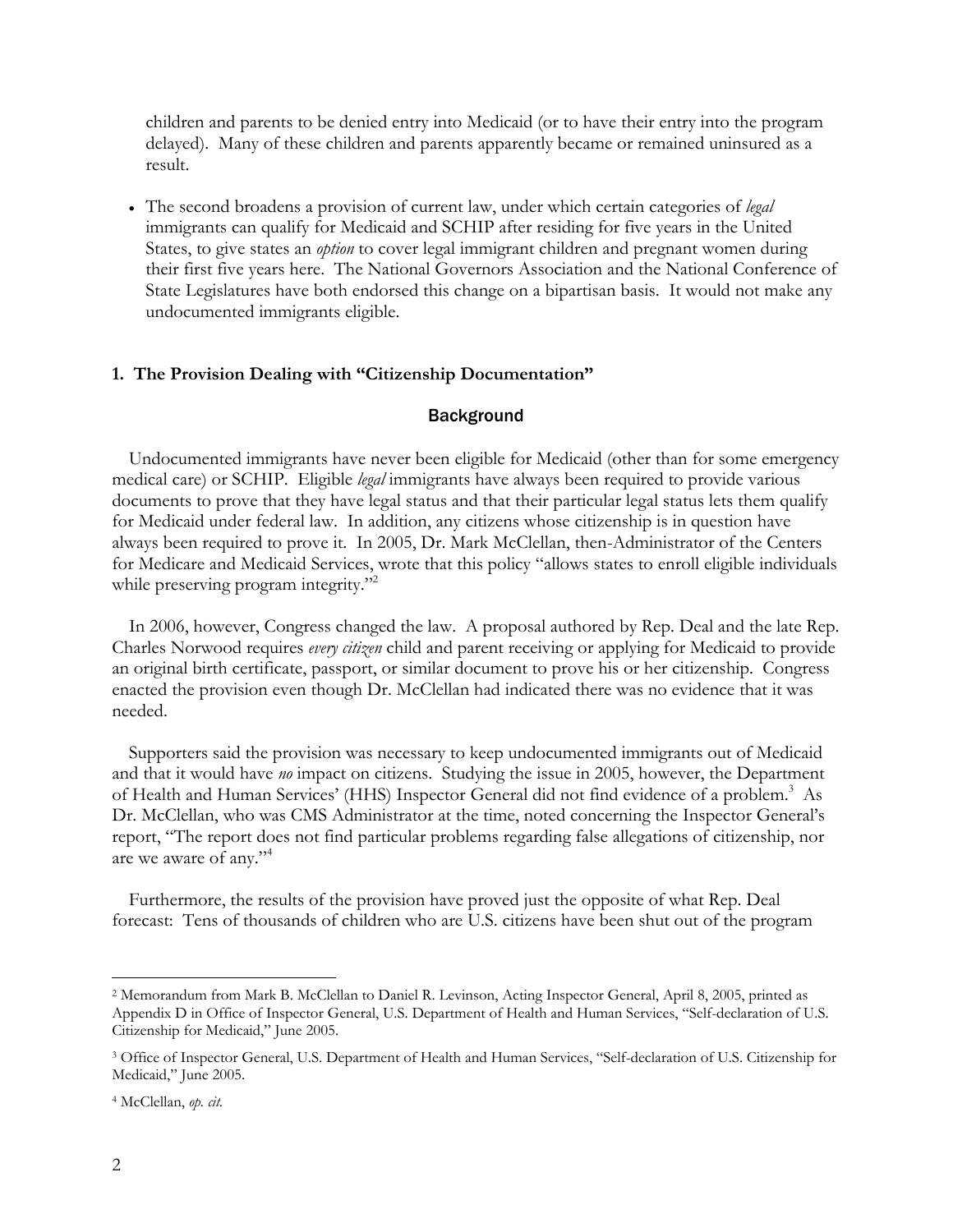because their parents lacked ready access to a birth certificate or passport, while virtually no undocumented immigrants have been identified.

- Numerous states have reported that, due to the new requirement, thousands of U.S. *citizen* children have been removed from, or denied entry into, Medicaid. Many of them apparently became or remained uninsured. The Government Accountability Office (GAO), the House Oversight and Government Reform Committee, and the Center on Budget and Policy Priorities have reported these results, based on data that the states collected.<sup>5</sup>
- The six states that examined this issue in greatest detail found that they have spent \$17 million so far to administer the burdensome requirement, have denied health insurance to tens of thousands of needy children and parents as a result, and have identified just *eight* undocumented individuals (whom they may have caught under the previous procedures anyway). For example, the number of low-income children insured through Medicaid has dropped 11,000 in Virginia and 14,000 in Kansas due to the new requirements; each state identified one applicant who incorrectly claimed to be a citizen.<sup>7</sup>
- The three states that collected data by racial/ethnic group have found that the children losing coverage due to the requirement are overwhelmingly *non-Hispanic white* and *non-Hispanic black children*. Hispanic children are far less affected. In Virginia, for example, enrollment has fallen significantly among white and black children since the requirement took effect, while it has actually climbed among Hispanic children. This would not be occurring if the provision were affecting undocumented immigrants; an estimated 78 percent of undocumented immigrants are from Mexico, Central America, or South America, according to the respected Pew Hispanic Center.<sup>8</sup>

 Governors have sharply criticized the provision. In a letter last month to leaders of both parties on the House Energy and Commerce Committee, California Gov. Arnold Schwarzenegger wrote that it has increased state administrative costs, put barriers in the way of eligible applicants, and "created a situation where U.S. citizens actually have fewer rights than non-citizens when applying for Medicaid benefits"<sup>9</sup> (in that the documentation requirements now imposed on citizens have proved more difficult for many of them to comply with than the substantial documentation requirements placed on eligible legal immigrants).

 $\overline{a}$ 5 Government Accountability Office, *States Reported That Citizenship Documentation Requirement Resulted in Enrollment Declines for Eligible Citizens and Posed Administrative Burdens*, June 2007; "Medicaid Citizenship Documentation Requirements Deny Coverage to Citizens And Cost Taxpayers Millions," Majority Staff, Committee on Oversight and Government Reform, July 24, 2007; Donna Cohen Ross, "Medicaid Requirement Disproportionately Harms Non-Hispanics, State Data Show," Center On Budget and Policy Priorities, July 10, 2007, and "New Medicaid Citizenship Documentation Requirement Is Taking A Toll," Center on Budget and Policy Priorities, March 13, 2007.

<sup>6</sup> Committee on Oversight and Government Reform, *op. cit*.

<sup>7</sup> Donna Cohen Ross, "Medicaid Documentation Requirement Disproportionately Harms Non-Hispanics, State Data Show," *op. cit*.

<sup>8</sup> An estimated 13 percent are from Asia, and 9 percent are from Europe, Africa, and other areas. Jeff Passel, "The Size and Characteristics of the Unauthorized Migrant Population in the United States," Pew Hispanic Center, March 2006.

<sup>9</sup> Governor Arnold Schwarzenegger, Letter to Reps. John Dingell, Joe Barton, Frank Pallone, and Nathan Deal, June 5, 2007.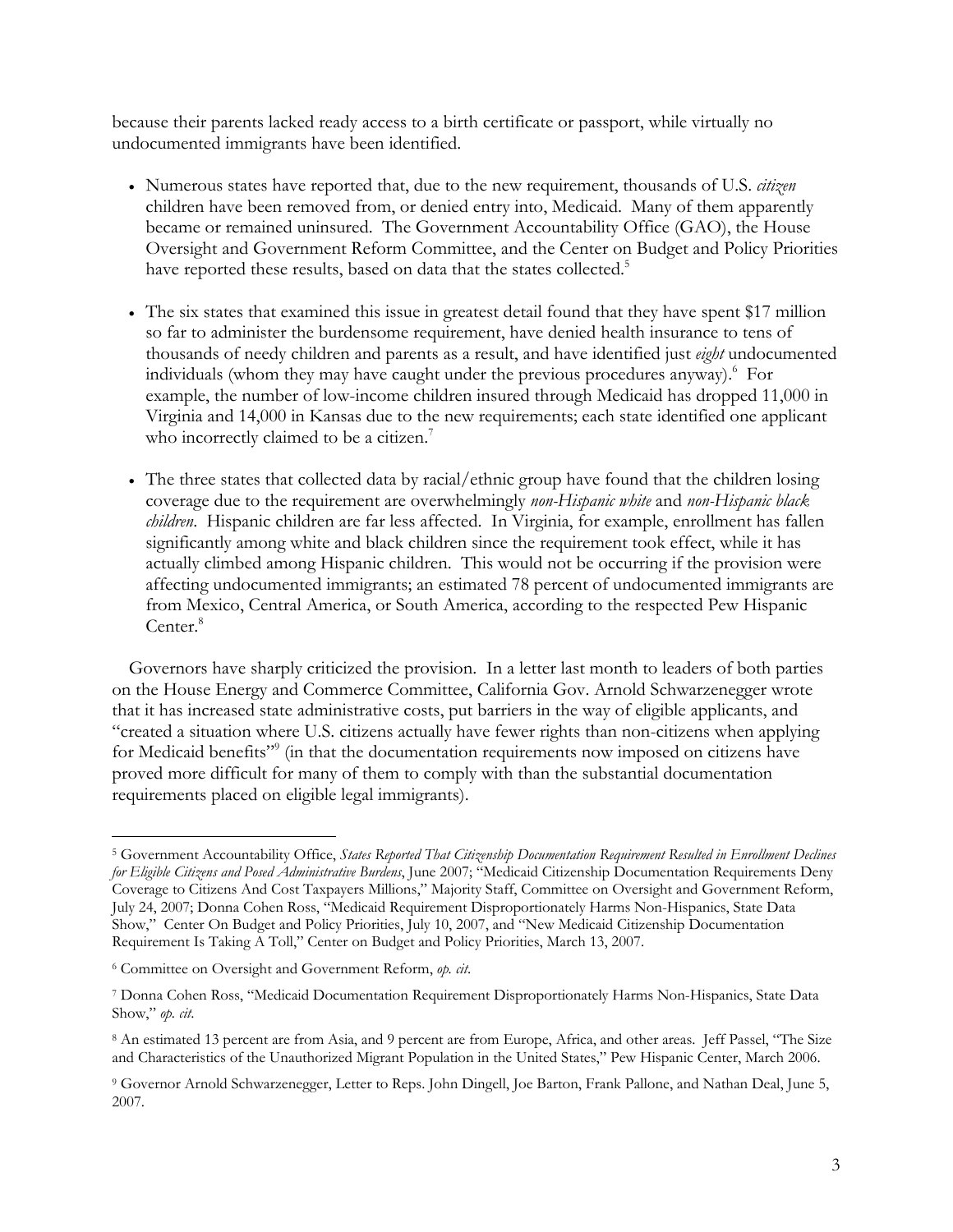# The House Provision

 A provision of the House bill is designed to give states flexibility to address these problems *without*  allowing undocumented immigrants into Medicaid.

- The House bill would give states increased flexibility in how to ensure that children applying for Medicaid are citizens or eligible legal immigrants. (The House bill does not change the 2006 provision with respect to parents.)
- Parents in all states would be required to sign, under penalty of perjury, that their children are U.S. citizens and to provide the children's Social Security numbers.
- The bill would let states either retain the procedures mandated in 2006 or modify them. But *all*  states would be required to conduct *annual audits* to ensure their procedures were keeping undocumented immigrants out of the program. And states whose audits found undocumented immigrants in the program would be required to fully repay the federal government for the costs of allowing undocumented individuals to receive Medicaid. They also would have to repay the costs of serving any *legal* immigrants who are not part of an eligible legal immigrant category.

 The House provision would be considerably more stringent than the provisions that governed Medicaid prior to 2006, evidently without causing problems. The House provision would have the following effects:

- An estimated 100,000 low-income children who otherwise would not receive Medicaid coverage under current law would be covered due to the House provision, and these children would overwhelmingly be U.S. citizens, according to the Congressional Budget Office.
- The House provision would reduce federal and state administrative costs by allowing states to use more cost-efficient procedures to assure that undocumented immigrants do not receive Medicaid.
- The provision contains tough safeguards through its requirement for annual state audits.
- The provision would make no undocumented immigrants eligible.

 The provision responds to requests from governors in a number of states – including Oklahoma, Washington, New Mexico, Wisconsin, Michigan, Oregon, Virginia, Maryland, Pennsylvania, New Jersey, New York, Massachusetts, and California, among others – for greater flexibility in this area. The National Association of State Medicaid Directors also called for such a change.